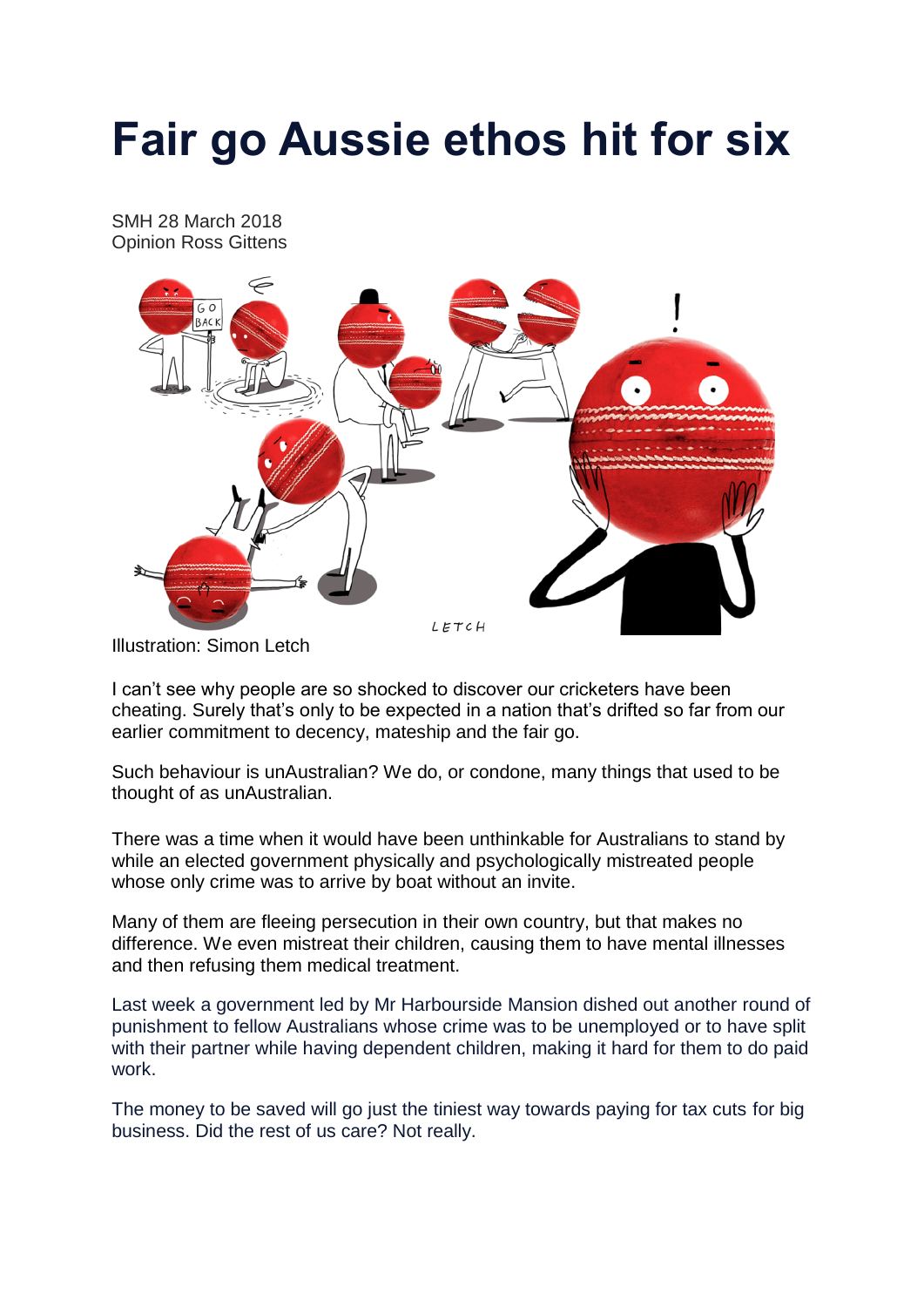But let's not kid ourselves. If governments thought mistreating asylum seekers and being unreasonable to welfare recipients would lose them votes, they wouldn't do it. They do it because they believe most voters *want* them to punish boat people and supposed dole bludgers. Which also explains why both sides of politics are guilty of it.

Lovely people, Australians. (And don't imagine the rest of the world isn't realising how unlovely we are.)



*Asylum seekers stand and sit behind the wire of the Manus Island detention centre in Papua New Guinea. Photo: Kate Geraghty*

But stoop to tampering with a cricket ball? We'd never do something so utterly despicable. A player could have been injured. Don't forget that cricketers have money at stake when they decide whether to ease the path to victory with the help of a little sticky tape.

Nor should we imagine they're the only Aussies yielding to the temptation to bend the rules in pursuit of a bigger bonus. What do you think the royal commission into banking misconduct is about?

I fear we hear about only a fraction of the national franchises that screw their franchisees, who then screw the kids working for them; the many employers paying less than award wages, including those ripping off people on temporary work visas who're afraid to complain.

They do so because they've lost any sense of fairness towards their workers – and because they're (rightly) confident their chances of being caught are low.

Governments – Coalition and Labor - have been cutting the number of inspectors and auditors in the name of greater public service efficiency.

We've become less Godfearing, more individualistic, more materialistic and more self-centred. We've become less community-minded, less committed to "solidarity" –